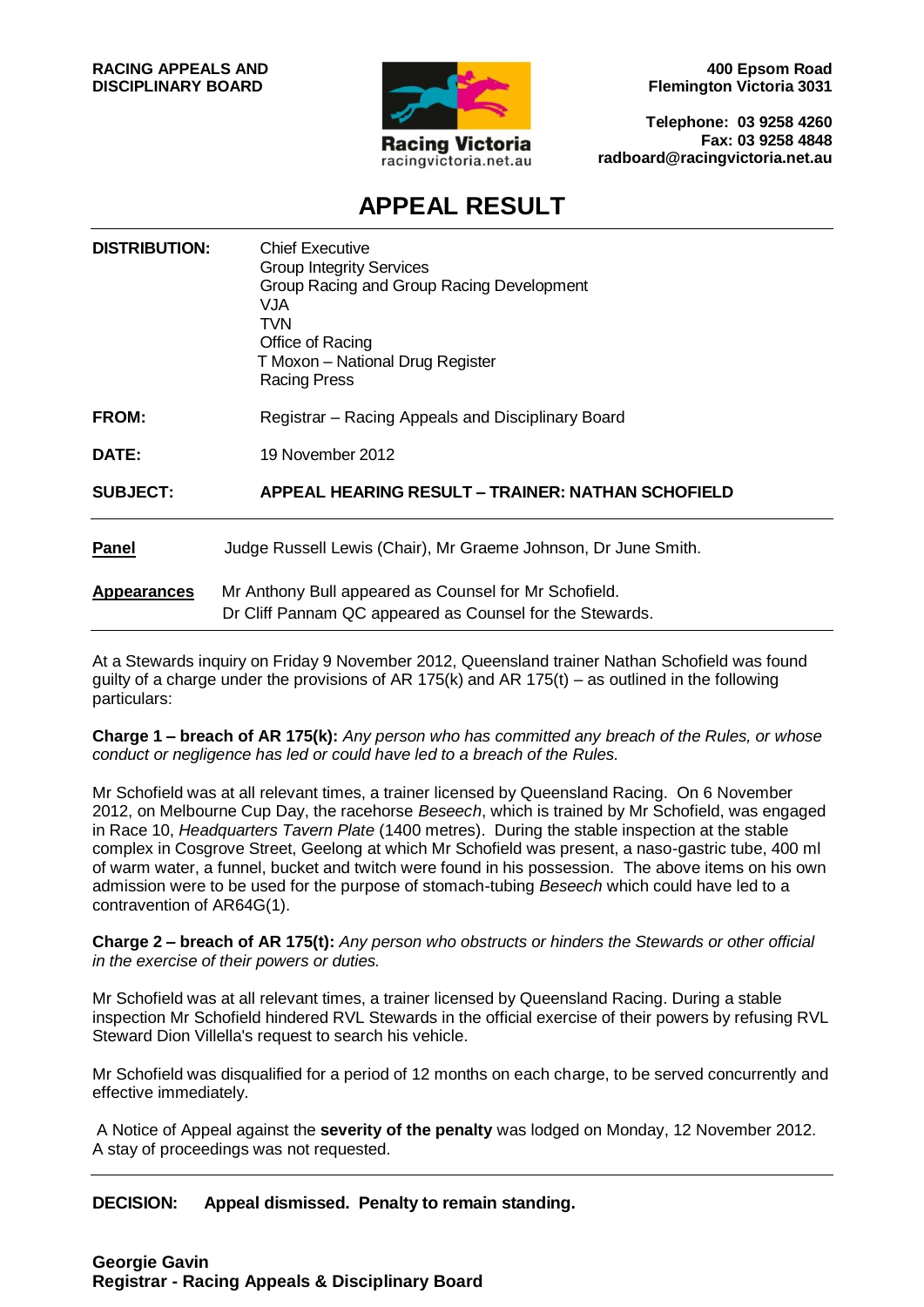# **TRANSCRIPT OF PROCEEDINGS**

## **RACING APPEALS AND DISCIPLINARY BOARD**

\_\_\_\_\_\_\_\_\_\_\_\_\_\_\_\_\_\_\_\_\_\_\_\_\_\_\_\_\_\_\_\_\_\_\_\_\_\_\_\_\_\_\_\_\_\_\_\_\_\_\_\_\_\_\_\_\_\_\_\_\_\_\_

**HIS HONOUR JUDGE R.P.L. LEWIS, Chairman MR G. JOHNSON DR J. SMITH**

**EXTRACT OF PROCEEDINGS**

**DECISION**

### **IN THE MATTER OF BESEECH**

**TRAINER: NATHAN SCHOFIELD**

**MELBOURNE**

### **MONDAY, 19 NOVEMBER 2012**

DR C.L. PANNAM QC appeared on behalf of the RVL Stewards

MR A. BULL appeared on behalf of the Appellant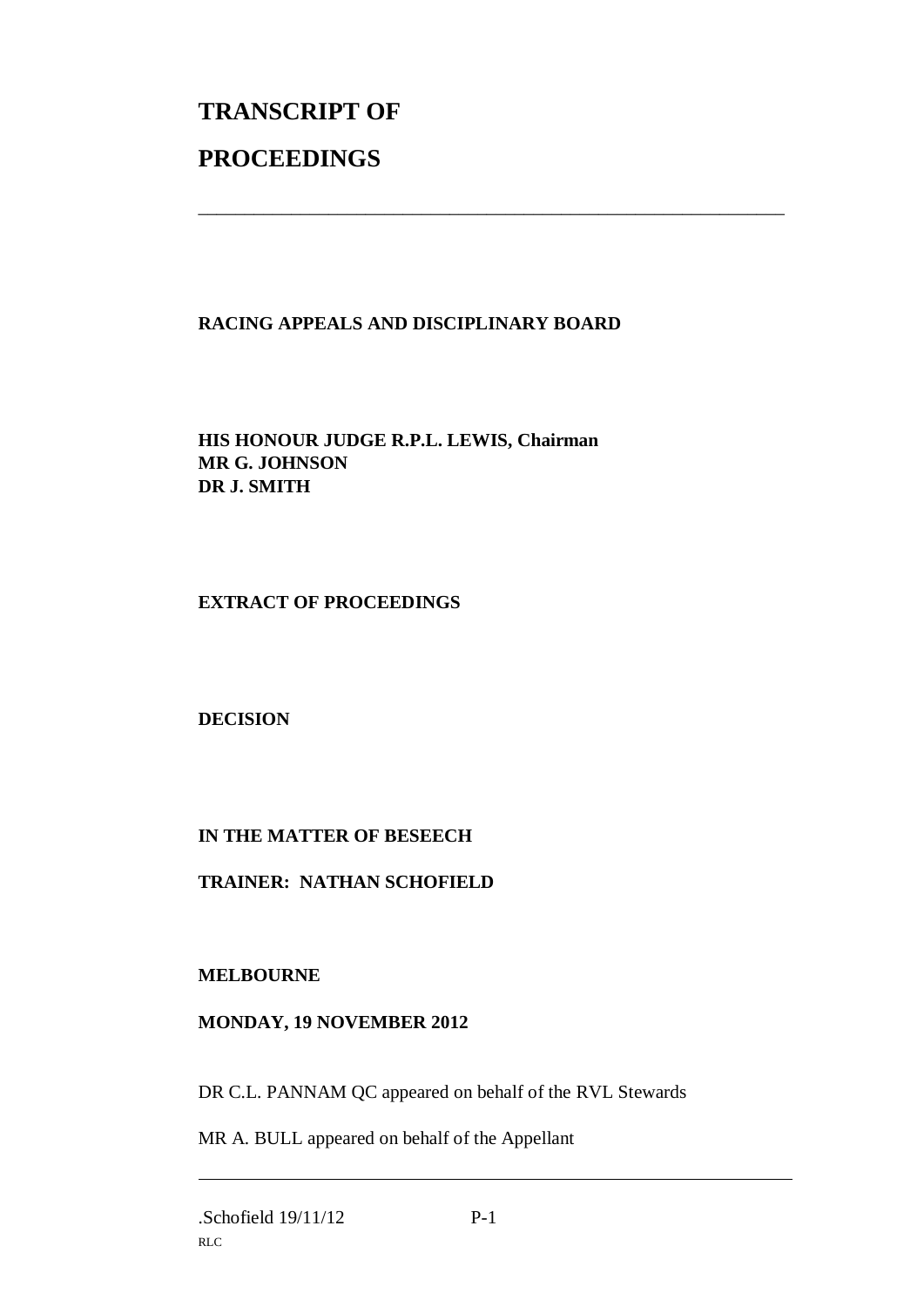CHAIRMAN: On Friday, 9 November 2012, Nathan Schofield, a licensed trainer of 16 years' experience in Queensland and New South Wales, was found guilty by Racing Victoria Stewards of two offences relating to charges laid under Australian Rule of Racing 175(k) and Australian Rule 175(t).

The penalties imposed on each charge were 12 months' disqualification to be served concurrently. From that decision, Mr Schofield has appealed to the Racing Appeals and Disciplinary Board, hereinafter referred to as "the RAD Board".

The Appellant has pleaded guilty before the RAD Board and thus the sole question is the question of penalty which the Appellant asserts is excessive in the circumstances. The Stewards were represented by Dr Cliff Pannam, one of Her Majesty's counsel, instructed by Mr Geoffrey Croxford, and the Appellant by Mr Bull, solicitor.

First, it should be said that the Board regards these offences as serious, notwithstanding that they are not characterised as such in the Definitions section of the Rules of Racing. In essence, charge 1 relates to an attempt by the Appellant to stomach tube his horse, Beseech, on race day, 6 November 2012, prior to leaving for Flemington racecourse where the horse was engaged to race. Charge 2 concerns a refusal by the Appellant to permit Racing Victoria Stewards to search his vehicle which was situated near the Geelong premises where the horse was stabled.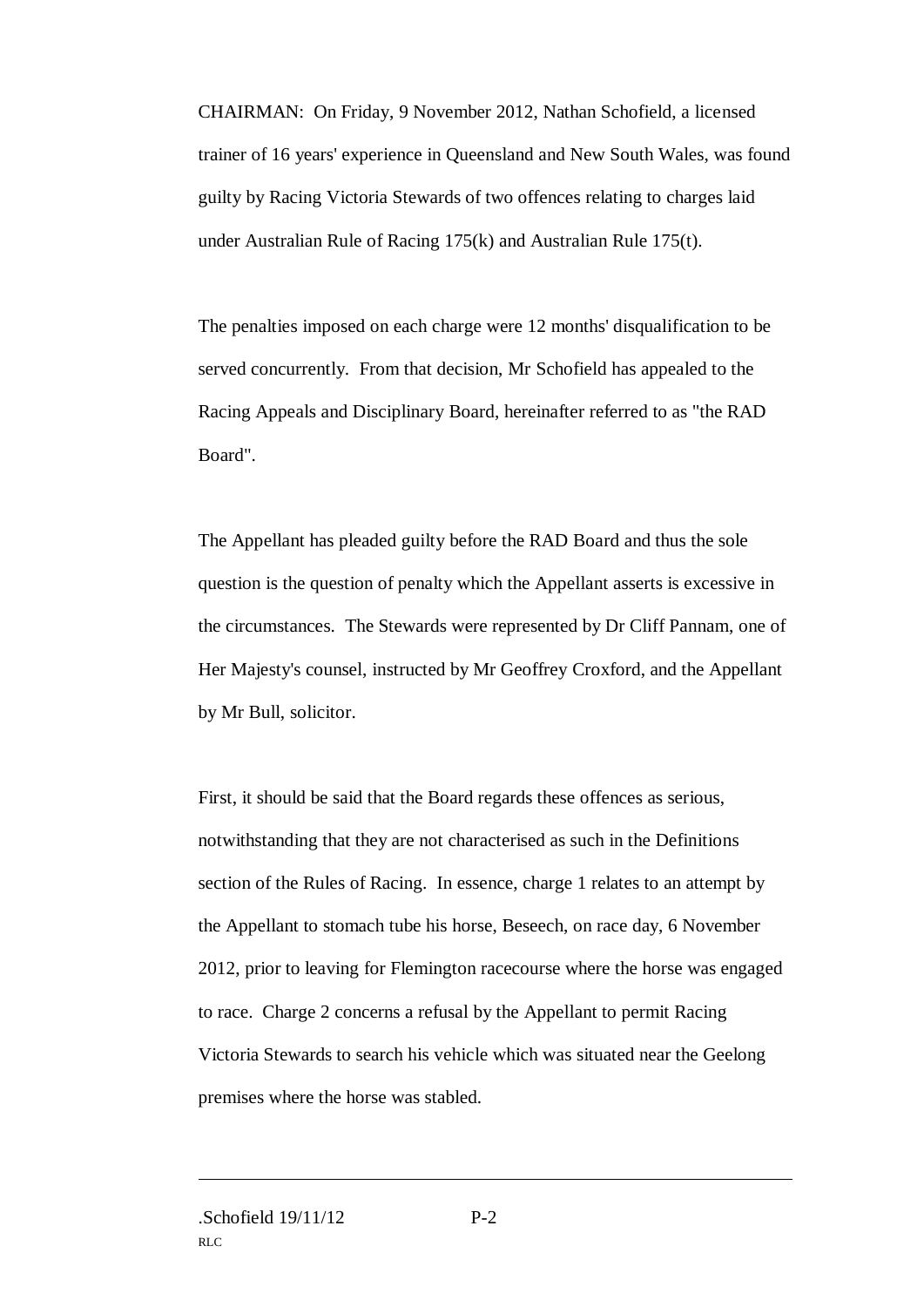Shortly stated, the Stewards, Mr Ashby and Villella, arrived at the stables at approximately 12 noon. They observed the Appellant to be acting suspiciously in that he was apparently checking the roadway for signs of pedestrian or vehicular traffic. The Appellant then entered the premises and padlocked the entrance gate.

Sensing that a breach of the rules was about to occur, the Stewards climbed over the fence and one of them, Mr Villella, confronted the Appellant who was carrying a one-litre jug container, containing 400 millilitres of warm water, 100 millilitres having been spilt in the encounter. In the bag were the accroutements of stomach-tubing equipment, namely, a twitch, a funnel, plastic tubing and a bucket.

When asked to explain what he was doing, the Appellant claimed that he was intending to rehydrate the horse with 400 mil of warm water, stating that the horse had not been drinking, notwithstanding the fact that he had removed a 15-litre bucket of water from the horse's box some one and a half to two hours beforehand. He denied he was intending to drench the horse with any substance but admitted that he intended to stomach tube the horse with warm water.

Throughout his interview with Messrs Ashby and Villella and indeed at Flemington racecourse on the same day when an inquiry was conducted by Mr Bailey, the Chief Steward, and subsequently at an adjourned inquiry on 9 November, the Appellant persisted in what the Board regards as a cock and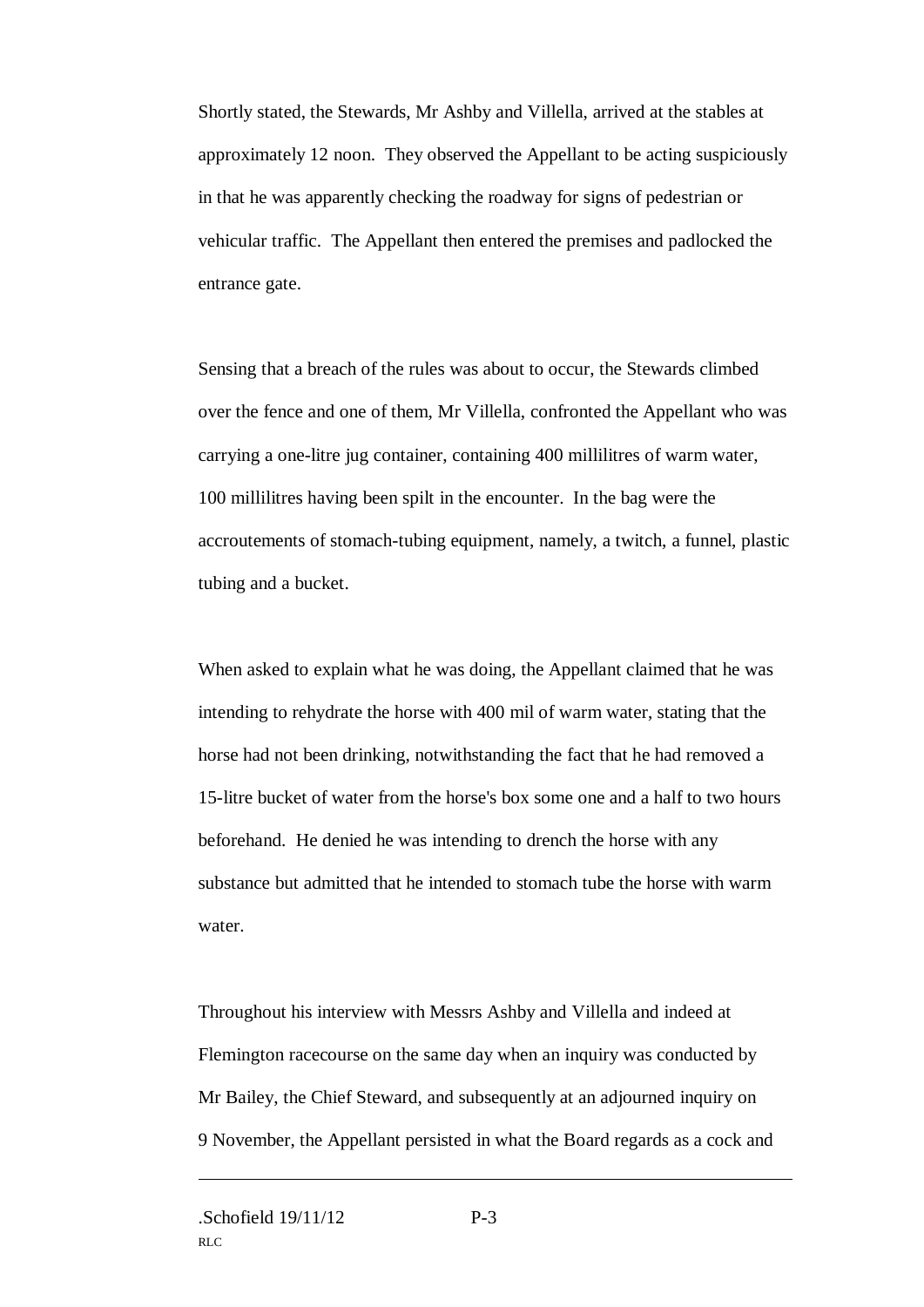bull story that he was simply intending to rehydrate the horse. The Stewards had no difficulty in being satisfied that the Appellant intended to stomach tube the horse and would have done so but for the intervention of the two members of the Compliance Assurance Team. They were also satisfied that the Appellant had refused the Stewards' request to search his vehicle.

The Appellant does not challenge the decision to convict him but complains that the penalties were too severe, indeed, manifestly excessive.

At the outset, the Board regards this case as representing an egregious, indeed blatant example of an attempt to stomach tube a horse on race day. This offence is but another stain on the image of racing, particularly at a time when the racing industry is anxious to convey to the public that integrity is the cornerstone of its existence. What occurred here was a deliberate attempt by the Appellant himself to gain an unfair advantage. Putting it bluntly, his actions were those of a cheat.

In the Board's view, the only appropriate penalty in this case is a period of disqualification which will be seen as a denunciation of the Appellant's conduct and, importantly, deter others from engaging in such a practice. Mr Bull did not argue to the contrary. Mr Bull's fundamental submission was that the periods of disqualification were too severe and excessive in the circumstances.